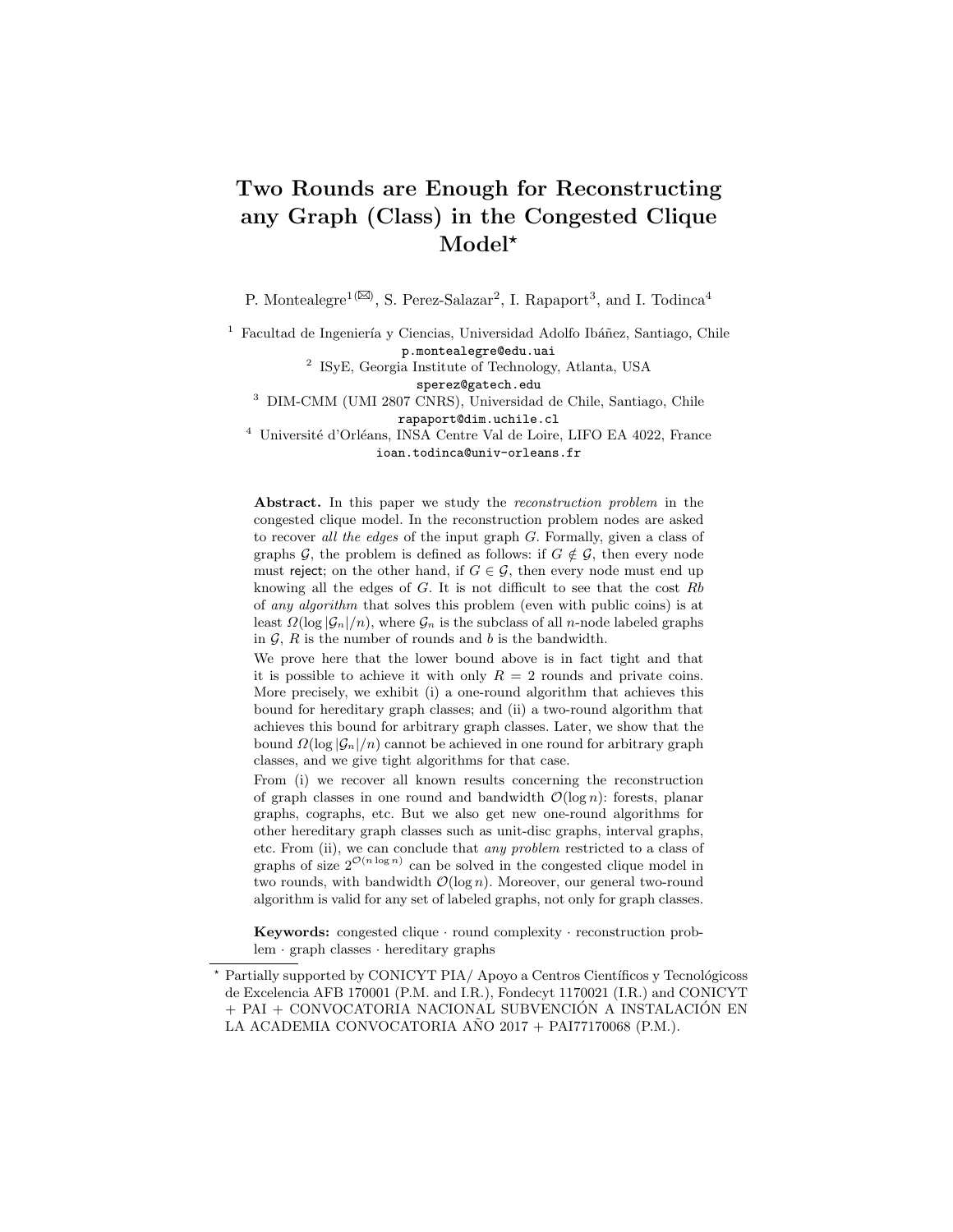# 1 Introduction

The congested clique model –a message-passing model of distributed computation where the underlying communication network is the complete graph [20]– is receiving increasingly more attention [4, 8–11, 14]. This model allows us to separate and understand the impact of congestion in distributed computing. The point is the following: if the communication network is a complete graph and the cost of local computation is ignored, then the only obstacle to perform any task is due to congestion alone. In other words, by isolating the effect of the bandwidth, we intend to understand it. Despite the theoretical motivation of the congested clique model, examples of distributed and parallel systems, where the efficiency depends heavily on the bandwidth and therefore might benefit from our results, are increasingly less exceptional  $[5, 21, 26]$ . For instance, in  $[12]$ , the authors show that fast algorithms in the congested clique model can be translated into fast algorithms in the MapReduce model. Many theoretical models, aiming to bridging the gap between theory and previously mentioned softwares, have emerged [1, 16, 17] (These models are all very similar, but not completely identical, to the congested clique model).

The congested clique model is defined as follows. There are  $n$  nodes which are given distinct identities (IDs), that we assume for simplicity to be numbers between 1 and  $n$ . In this paper we consider the situation where the joint input to the nodes is a graph  $G$ . More precisely, each node v receives as input an n-bit boolean vector  $x_v \in \{0,1\}^n$ , which is the indicator function of its neighborhood in G. Note that the input graph  $G$  is an arbitrary n-node graph, a subgraph of the communication network  $K_n$ . Nodes execute an algorithm, communicating with each other in synchronous rounds and their goal is to compute some function  $f$ that depends on G. In every round, each of the n nodes may send up to  $n-1$ different b-bit messages through each of its  $n-1$  communication links. When an algorithm stops every node must know  $f(G)$ . We call  $f(G)$  the output of the distributed algorithm. The parameter  $b$  is known as the *bandwidth* of the algorithm. We denote by R the number of rounds. The product  $Rb$  represents the total number of bits received by a node through one link, and we call it the cost of the algorithm.

An algorithm may be deterministic or randomized. We distinguish two subcases of randomized algorithms: the private-coin setting, where each node flips its own coin; and the public-coin setting, where the coin is shared between all nodes. An  $\varepsilon$ -error algorithm A that computes a function f is a randomized algorithm such that, for every input graph G,  $Pr(A \text{ outputs } f(G)) \geq 1 - \varepsilon$ . In the case where  $\varepsilon \to 0$  as  $n \to \infty$ , we say that A computes f with high probability (whp).

Function f defines the problem to be solved. A  $0-1$  function corresponds to a decision problem (such as connectivity [11]). For other, more general types of problems, f should be defined, in fact, as a relation. This happens, for instance, when we want to construct a minimum spanning tree [9, 14], a maximal independent set [10], a 3-ruling set [13], all-pairs shortest-paths [4], etc.

The most difficult problem one could attempt to solve is the reconstruction problem, where nodes are asked to reconstruct the input graph G. In fact, if at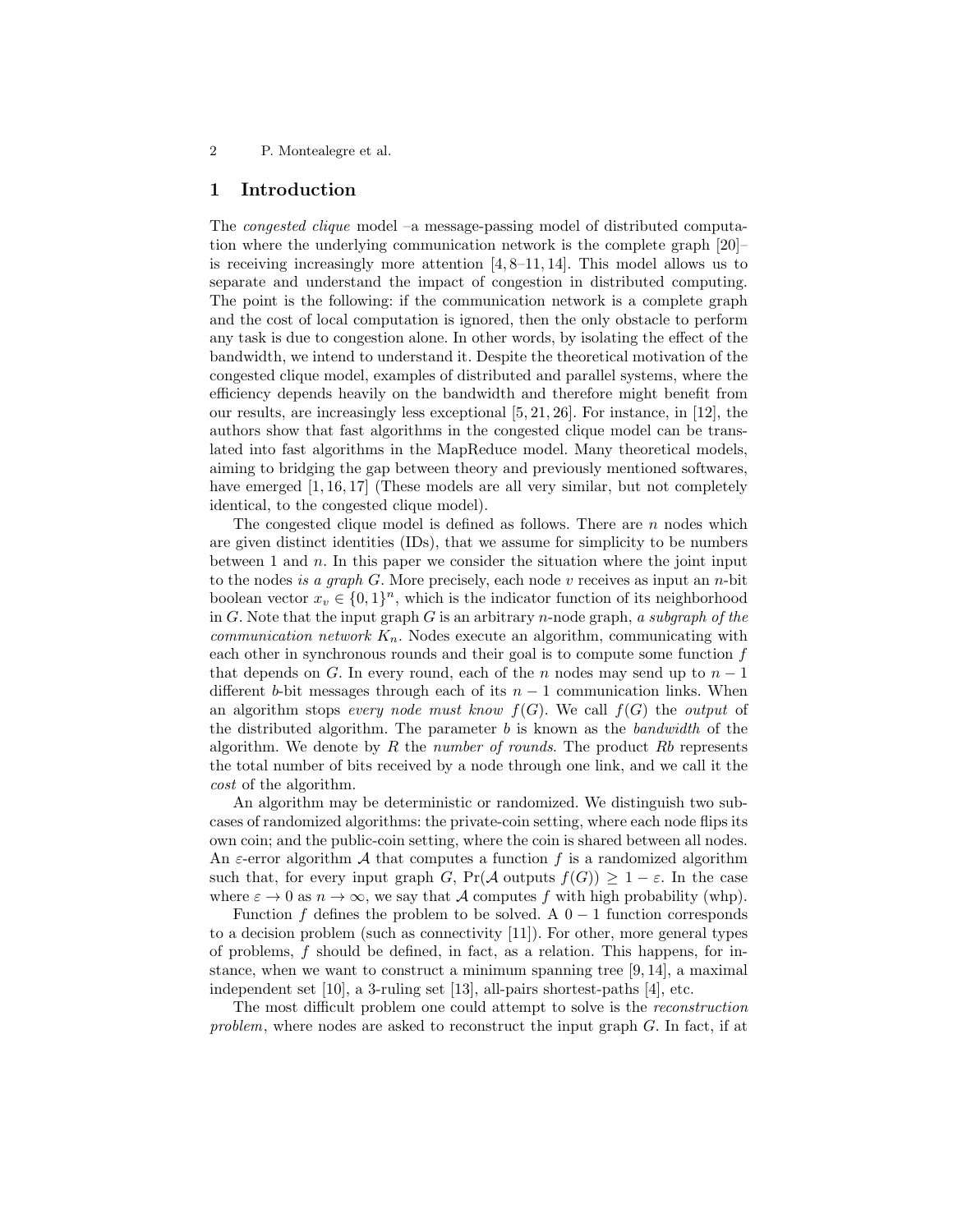the end of the algorithm every node  $v$  has full knowledge of  $G$ , then it could answer any question concerning G. (This holds because in the congested clique model nodes have unbounded computational power).

In centralized, classical graph algorithms, a widely used approach to cope with NP-hardness is to restrict the class of graphs where the input  $G$  belongs. We are going to use an analogous approach here, in the congested clique model. But, as we are going to explain later, surprisingly, the complexity of the reconstruction problem *will only depend on the cardinality* of the subclass of *n*-node graphs in  $\mathcal{G}$ .

Formally, for any fixed set of graphs  $G$ , we are going to introduce two problems. The first one, the *strong recognition problem G*-STRONG-REC, is the following.

| - $\mathcal{G}\text{-STRONG-REC}$ |                                                          |            |  |
|-----------------------------------|----------------------------------------------------------|------------|--|
| Input:                            | An arbitrary graph $G$                                   |            |  |
| Output:                           | [all the edges of $G$ if $G \in \mathcal{G}$ ;<br>reject | otherwise. |  |
|                                   |                                                          |            |  |

Recall that the output is computed by every node of the network. In other words, every node of an algorithm that solves  $G$ -STRONG-REC must end up knowing whether  $G$  belongs to  $G$ ; and, in the positive cases, every node also finishes knowing all the edges of G.

We also define a *weak recognition problem G*-WEAK-REC. This is a promise problem, where the input graph  $G$  is promised to belong to  $\mathcal G$ . In other words, for graphs that do not belong to  $G$ , the behavior of an algorithm that solves G-Weak-Rec does not matter.

| $\rm \sim$ G-Weak-Rec $-$ |                      |  |
|---------------------------|----------------------|--|
| Input:                    | $G \in \mathcal{G}$  |  |
| Output:                   | all the edges of $G$ |  |

For any positive integer n we define  $\mathcal{G}_n$  as the set of n-node graphs in  $\mathcal{G}$ . There is an obvious lower bound for Rb, even for the weak reconstruction problem  $\mathcal{G}$ -WEAK-REC and even in the public-coin setting. In fact,  $Rb = \Omega(\log |\mathcal{G}_n|/n)$ . This can be easily seen if we note that, in the randomized case, there must be at least one outcome of the coin tosses for which the correct algorithm reconstructs the input graph in at least  $(1 - \varepsilon)$  of the cases.

In this paper we are going to prove that this bound is essentially tight even with  $R = 1$  (if G is an hereditary class of graphs) and  $R = 2$  (in the general case).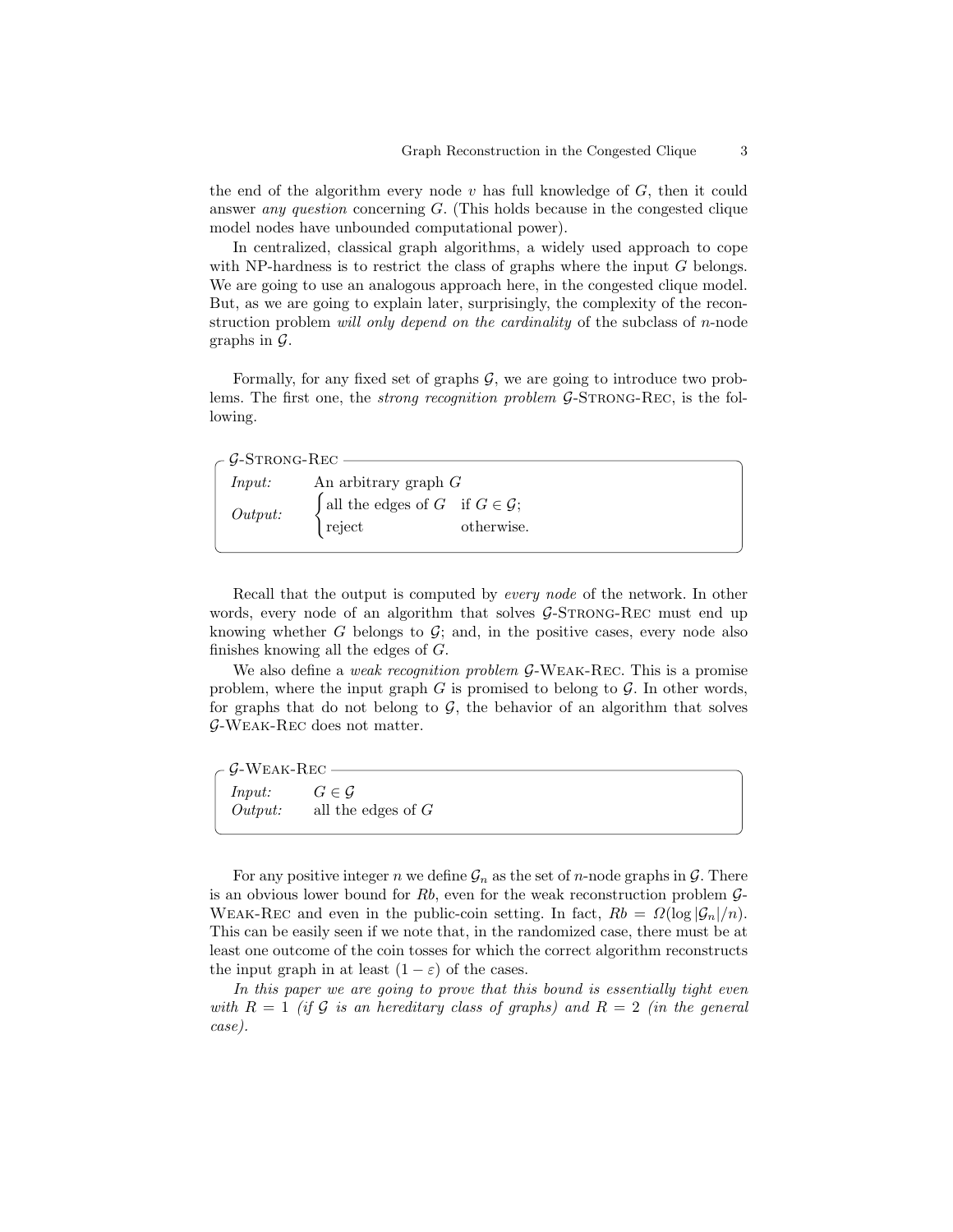#### 1.1 Our Results

We start this paper by studying a very natural family of graph classes known as hereditary. A class G is hereditary if, for every graph  $G \in \mathcal{G}$ , every induced subgraph of G also belongs to G. Many graph classes are hereditary: forests, planar graphs, bipartite graphs, k-colorable graphs, bounded tree-width graphs, d-degenerate graphs, etc. [3]. Moreover, any intersection class of graphs –such as interval graphs, chordal graphs, unit disc graphs, etc.– is also hereditary [3].

In Section 3 we give, for every hereditary class of graphs  $\mathcal{G}$ , a one-round private-coin randomized algorithm that solves  $G$ -STRONG-REC with bandwidth  $\mathcal{O}(\max_{k \in [n]} \log |\mathcal{G}_k|/k + \log n).$ 

We emphasize that our algorithm runs in one round, and therefore it runs in the broadcast congested clique, a restricted version of the congested clique model where, in every round, the  $n-1$  messages sent by a node must be the same. (This equivalence is a consequence of the requirement that all nodes must compute the output after one round). We also remark that for many hereditary graph classes, including all classes listed above, our algorithm is tight. Moreover, our result implies that  $\mathcal{G}\text{-STRONG-REC}$  can be solved in one round with bandwidth  $\mathcal{O}(\log n)$  when G is the class of forests, planar graphs, interval graphs, unit-circle graphs, or any other hereditary graph class  $\mathcal G$  such that  $|\mathcal G_n| = 2^{\mathcal O(n \log n)}$ .

In Section 4 we give a very general result, showing that two rounds are sufficient to solve G-STRONG-REC in the congested clique model, for any set of graphs G. More precisely, we provide a two-round deterministic algorithm that solves G-Weak-Rec and a two-round private-coin randomized algorithm that solves  $\mathcal{G}\text{-STRONG-REC}$  whp. We also give a three-round deterministic algorithm solving G-STRONG-REC. All algorithms run using bandwidth  $\mathcal{O}(\log |\mathcal{G}_n|/n +$ log n), so they are asymptotically optimal when  $|\mathcal{G}_n| = 2^{\Omega(n \log n)}$ .

Our result implies, in particular, that  $\mathcal{G}\text{-STRONG-REC}$  can be solved in two rounds with bandwidth  $\mathcal{O}(\log n)$ , when G is any set of graphs of size  $2^{\mathcal{O}(n \log n)}$ . The only property of the set of graphs  $G$  used by our algorithm is the cardinality of  $\mathcal{G}_n$ . Our algorithm does not require  $\mathcal G$  to be closed under isomorphisms.

In Section 5 we revisit the one-round case. Our general algorithm can be adapted to run in one round (i.e., in the broadcast congested clique model) by allowing a larger bandwidth. We show that, for every set of graphs  $\mathcal{G}$ , there is a one-round deterministic algorithm that solves  $G-WEAK-REC$ , and a oneround private-coin algorithm that solves  $G$ -STRONG-REC whp, both of them using bandwidth  $\mathcal{O}(\sqrt{\log |\mathcal{G}_n| \log n} + \log n)$ . We finish Section 5 pointing out that these algorithms, with respect to the bandwidth, are tight.

#### 1.2 Some Remarks

Lenzen's algorithm. Lenzen's algorithm performs a load balancing procedure in the congested clique model [18]. Therefore, if the input graph is sparse, it solves the reconstruction problem very fast (by simply distributing all the edges among the nodes, and then broadcasting everything). For instance, if the input graph  $G$ contains  $\mathcal{O}(n)$  edges, then it reconstruct G in a constant number of rounds with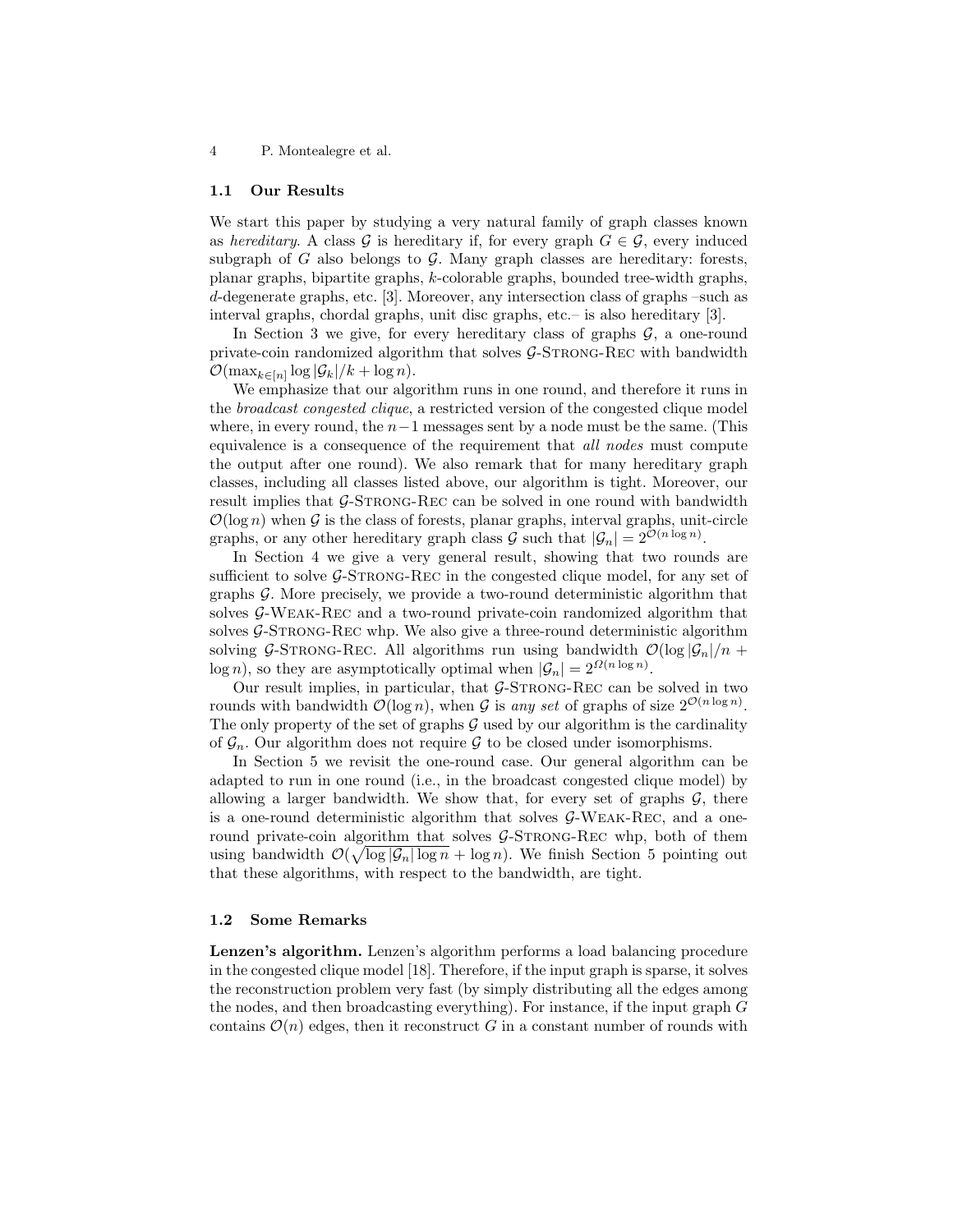bandwidth  $\mathcal{O}(\log n)$ . Our result is much more general. We do not need the graphs to be sparse. We just need the class to be small. For example, the class of interval graphs contains very dense graphs (including the clique), but it is small, since it contains  $2^{\mathcal{O}(n \log n)}$  different labeled graphs. In Section 4 we prove that, if the class G is such that  $|\mathcal{G}_n| = 2^{\mathcal{O}(n \log n)}$ , then there exists a three-round deterministic algorithm that reconstructs  $G$  using bandwidth  $\mathcal{O}(\log n)$ . Therefore, our threeround deterministic algorithm can be applied to sparse graphs, interval graphs, etc.

**Broadcast congested clique.** Consider the case where  $\mathcal{G}$  is indeed sparse but we want to reconstruct it using the broadcast congested clique model (and therefore we can not use Lenzen's algorithm). Suppose, for instance, that the number of edges of graphs in  $\mathcal G$  is  $\mathcal O(n)$ . The naive algorithm, where every node broadcasts its incident edges, may take  $\Omega(n/b)$  rounds, because some nodes may have  $\Omega(n)$  neighbors (recall that b is the bandwidth). In Section 5 we prove that, in the broadcast congested clique model, we can reconstruct any class of graphs G in one round using bandwidth  $b = \mathcal{O}(\sqrt{\log |\mathcal{G}_n| \log n} + \log n)$ . The class of graphs having  $\mathcal{O}(n)$  edges satisfies that  $\log |\mathcal{G}_n| = \mathcal{O}(n \log n)$ . Hence, we can reconstruct it in one round using bandwidth  $b = \mathcal{O}(\sqrt{n}\log n)$ . This algorithm is much faster than the naive one, that would take, for the same bandwidth,  $\alpha$  $\Omega(\sqrt{n}/\log n)$  rounds.

Reconstruction versus recognition. The recognition problem is the classical decision problem, where we simply want to decide whether the input graph belongs to some class  $G$ . It is clear that finding a formal proof showing some type of equivalence between the reconstruction and the recognition problems would yield a non-trivial lower bound on the recognition problem. However, in [6], the authors show that any non-trivial unconditional lower bound on a decision problem in the congested clique model would imply novel Boolean circuit complexity lower bounds. Nevertheless, proving lower bounds for explicit Boolean functions in the theory of circuit complexity has been an elusive goal for decades. Therefore, even though for some graph classes  $G$ , it seems that the only strategy to decide whether  $G \in \mathcal{G}$  is to reconstruct G, proving this is as difficult as proving fundamental conjectures in circuit complexity, a notoriously difficult challenge.

### 1.3 Techniques

The main techiques we use in this paper are *fingerprints* and *error correcting* codes. A fingerprint is a small representation of a large vector which statisfies that, if two vectors are different, then their fingerprints, whp, are also different [25]. We define in this paper the fingerprint of a graph, which is simply the collection of fingerprints of the rows of its adjacency matrix. Consider two graphs  $G$  and  $H$  defined on the same set of nodes. The fingerprints of these two graphs are different with a probability that grows exponentially with respect to the number of nodes having different neighborhoods in  $G$  and  $H$ . Therefore, roughly speaking, if  $G$  is a set of graphs where all graphs are very different, then each graph in  $\mathcal G$  will have a different fingerprint.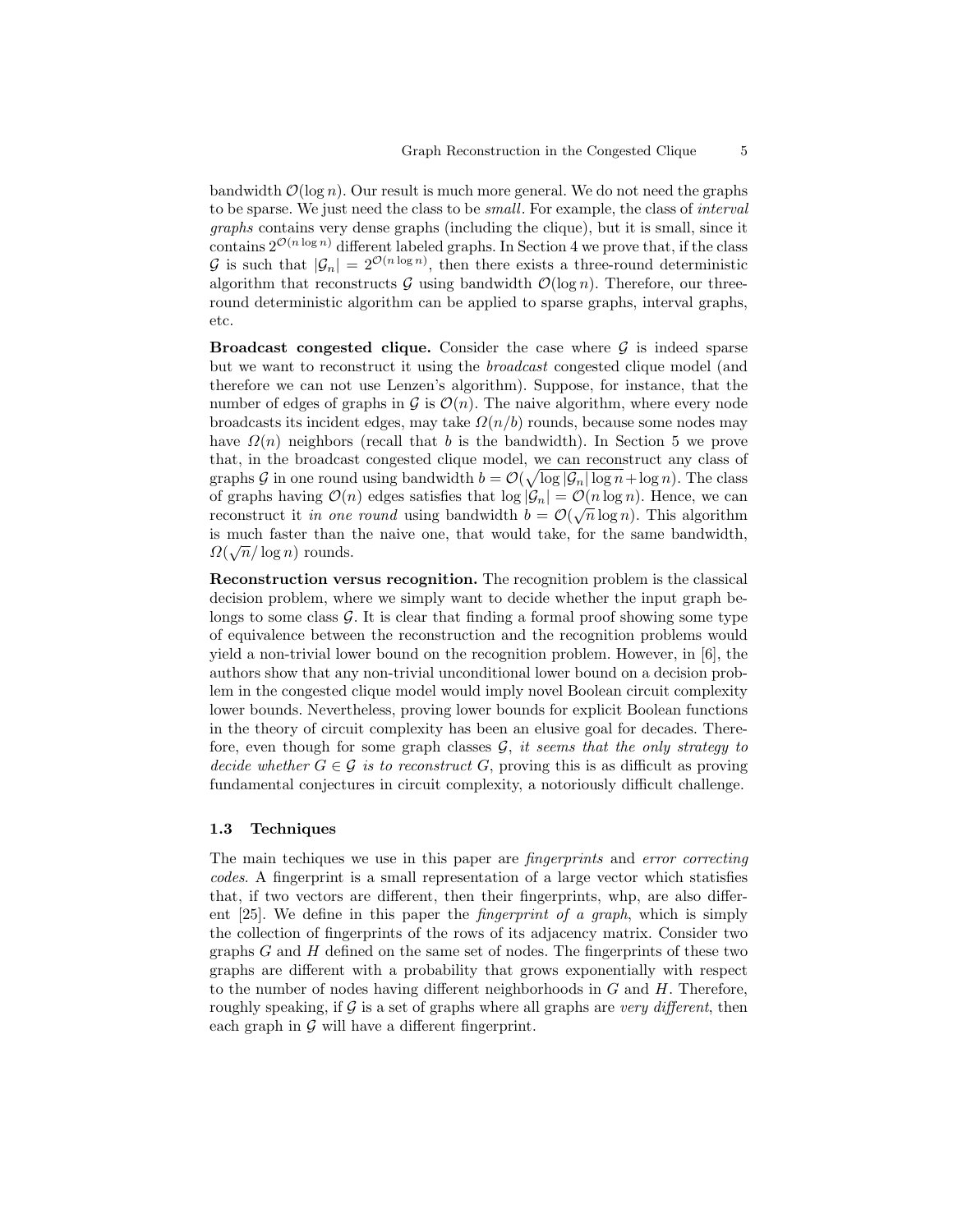What happens when  $G$  differs from  $H$  only in a few nodes? We have two different answers, depending on whether: (i) the graphs belong to some hereditary class of graphs  $\mathcal{G}$ ; (ii) the graphs are arbitrary. In the first, hereditary case, we prove that, for any graph G, the number of graphs  $H \in \mathcal{G}$  which are *close* to G (in terms of the number different rows in the corresponding adjacency matrices) is small. Therefore, the fingerprints will be different even for graphs which are close between themselves.

In the second, general case, we use, together with fingerprints, error-corecting codes. More precicely, we use Reed-Solomon codes [23]. The idea of these codes consists in mapping a vector into a sligthly larger one, satisfying that the mapping of two different vectors differ in many coordinates. With this, we define error-correcting-graphs where, instead of vectors, we map any graph into a slightly larger one. The mapping of two different graphs will have many nodes with different neighborhoods. We show that the fingerprint of such mapping uniquely identifies the graphs in  $\mathcal{G}$ , for any  $\mathcal{G}$ . The advantage of our constructions is that it mainly depends on the neighborhoods of the nodes (i.e., rows of the adjacency matrix), and can be implemented efficiently in the congested clique model.

### 1.4 Related Work

All known results concerning the reconstruction of graphs obtained so far, have been obtained in the context of hereditary graph classes. For instance, let  $\mathcal G$ be the class of cograph, that is, the class of graphs that do not contain the 4 node path as an induced subgraph. This class is obviously hereditary. In [15], the authors presented a one-round public-coin algorithm that solves  $\mathcal{G}\text{-STRONG-REC}$ with bandwidth  $\mathcal{O}(\log n)$ . Note that  $|\mathcal{G}_n| = 2^{\Theta(n \log n)}$ . The result we give in this paper is stronger, because our one-round algorithm needs the same bandwidth but uses private coins.

In [2, 22] it is shown that, if G is the class of d-degenerate graphs, then there is a one-round deterministic algorithm that solves  $G$ -STRONG-REC with bandwidth  $\mathcal{O}(d \log n) = \mathcal{O}(\log n)$ . A graph G is d-degenerate if one can remove from G a vertex  $r$  of degree at most  $d$ , and then proceed recursively on the resulting graph  $G' = G - r$ , until obtaining the empty graph. Note that planar graphs (or more generally, bounded genus graphs), bounded tree-width graphs, graphs without a fixed graph H as a minor, are all d-degenerate, for some constant  $d > 0$ . Since the class of d-degenerate graphs is hereditary and satisfies  $|\mathcal{G}_n| = 2^{\Theta(n \log n)}$ , it follows, from this paper, the existence of a one-round private-coin randomized algorithm that solves G-STRONG-REC with bandwidth  $\mathcal{O}(\log n)$ . However, the result of [2] for this particular class is stronger, since their algorithm is deterministic.

Another example of reconstruction with one-round deterministic algorithms can be found in [6]. There, the authors consider the class of graphs defined by one forbidden subgraph  $H$ . They show that such classes can be reconstructed deterministically in one round with bandwidth  $b = \mathcal{O}((ex(n, H) \log n)/n)$ , where  $ex(n, H)$  is the Turán number of H, defined as be the maximum number of edges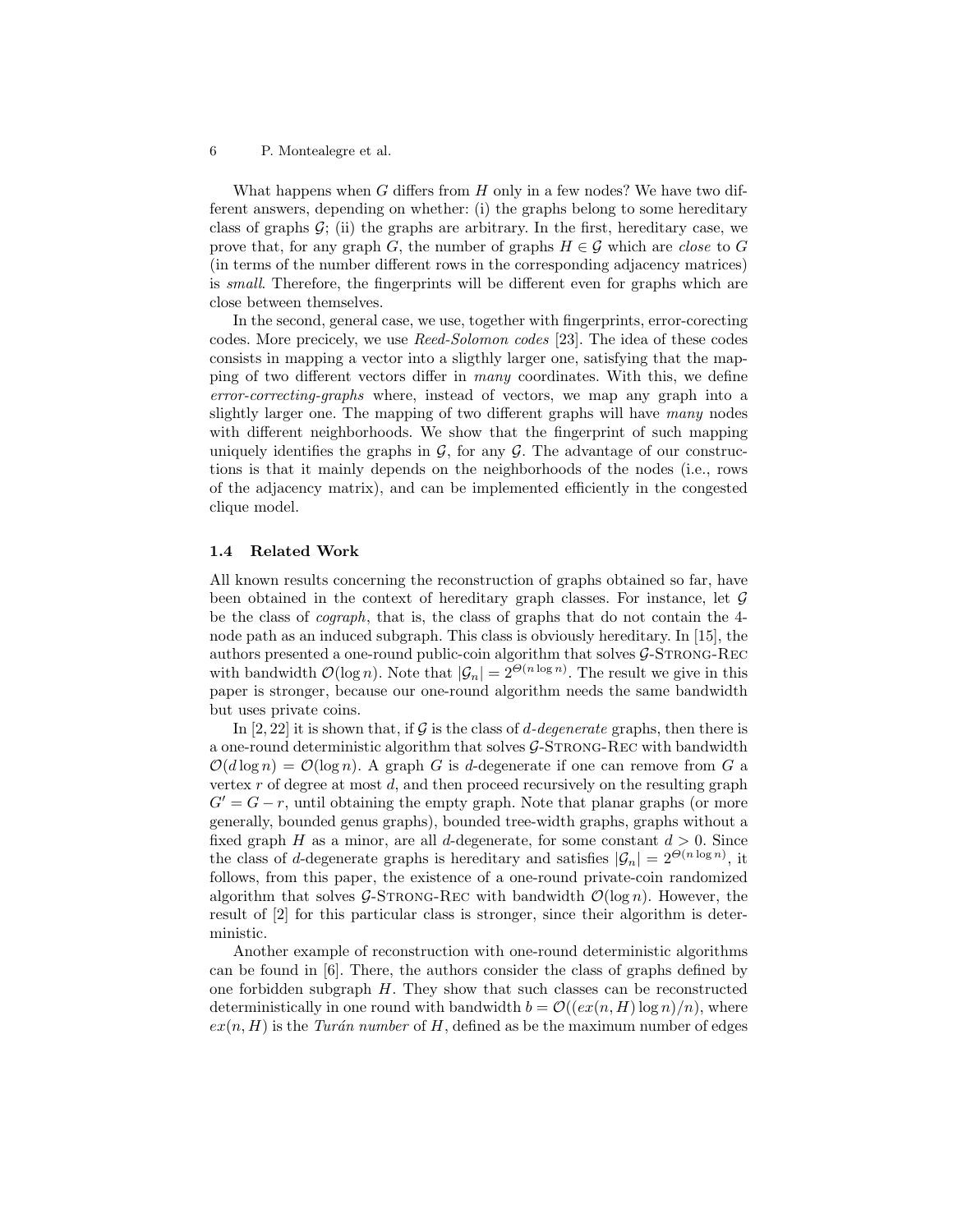in an *n*-node graph not containing an isomorphic copy of  $H$  as a subgraph. For example, if  $C_4$  is the cycle of length 4, then  $ex(n, C_4) = \mathcal{O}(n^{3/2})$ . This implies that, if we define  $\mathcal G$  as the class of graphs not containing  $C_4$  as a subgraph, then there is a one-round *deterministic* algorithm that solves  $G$ -STRONG-REC with there is a one-round *ue*.<br>bandwidth  $\mathcal{O}(\sqrt{n}\log n)$ .

# 2 Preliminaries

## 2.1 Some Graph Terminology

Two graphs G and H are *isomorphic* if there exists a bijection  $\varphi: V(G) \to V(H)$ such that any pair of vertices u, v are adjacent in G if and only if  $f(u)$  and  $f(v)$ are adjacent in H. A class of graphs  $G$  is a set of graphs which is closed under *isomorphisms*, i.e., if G belongs to G and H is isomorphic to G, then H also belongs to G. For a class of graphs G and  $n > 0$ , we call  $\mathcal{G}_n$  the subclass of n-node graphs in G. For a graph  $G = (V, E)$  and  $U \subseteq V$  we denote  $G[U]$  the subgraph of G induced by U. More precisely, the vertex set of  $G[U]$  is U and the edge set consists of all of the edges in  $E$  that have both endpoints in  $U$ . A class  $G$  is *hereditary* if it is closed under taking induced subgraphs, i.e., for every  $G = (V, E) \in \mathcal{G}$  and every  $U \subseteq V$ , the induced subgraph  $G[U] \in \mathcal{G}$ .

For a graph  $G = (\{v_1, \ldots, v_n\}, E)$ , we call  $A(G)$  its *adjacency matrix*, i.e., the 0 − 1 square matrix of dimension *n* where  $[A(G)]_{ij} = 1$  if and only if  $v_i$  is adjacent to  $v_i$ . Let M be a square matrix of dimension n, and let  $i \in [n] =$  $\{1, \ldots, n\}$ . We call  $M_i$  the *i*-th row of M. Let N be another square matrix of dimension n. We denote by  $d_r(M, N)$  the row-distance between M and N, that is, the number of rows that are different between  $M$  and  $N$ . In other words,  $d_r(M, N) = |\{i \in [n] : M_i \neq N_i\}|.$  For  $k > 0$  and  $G = (V, E)$ , we denote by  $D(G, k)$  the set of all graphs  $H = (V, E')$  such that  $d_r(A(G), A(H)) = k$ .

## 2.2 Fingerprints

Let  $n$  be a positive integer and  $p$  be a prime number. In the following, we denote by  $\mathbb{F}_p$  the finite field of size p and by  $\mathbb{F}_p[X]$  the polynomial ring on  $\mathbb{F}_p$ . A polynomial  $P \in \mathbb{F}_p[X]$  is an expression of the form  $P(x) = \sum_{i=1}^d a_i x^{i-1}$ , where  $a_i \in \mathbb{F}_p$ .

Let q be a prime number such that  $q < n < p$ . For each  $a \in \mathbb{F}_q^n$ , consider the polynomial  $FP(a, \cdot) \in \mathbb{F}_p[X]$  defined as  $FP(a, x) = \sum_{i \in [n]} a_i x^{i-1} \mod p$ . (Note that we interpret the coordinates of a as elements of  $\mathbb{F}_p$ ).

For  $t \in \mathbb{F}_p$ , we call  $FP(a, t)$  the *fingerprint* of a and t. The following lemma is direct.

**Lemma 1.** [19] Let n be a positive integer, p and q be two prime numbers such that  $q \lt n \lt p$ . Let  $a, b \in (\mathbb{F}_q)^n$  such that  $a \neq b$ . Then,  $\vert \{t \in \mathbb{F}_p : P(a, t) =$  $P(b, t)$ }  $\leq n - 1$ .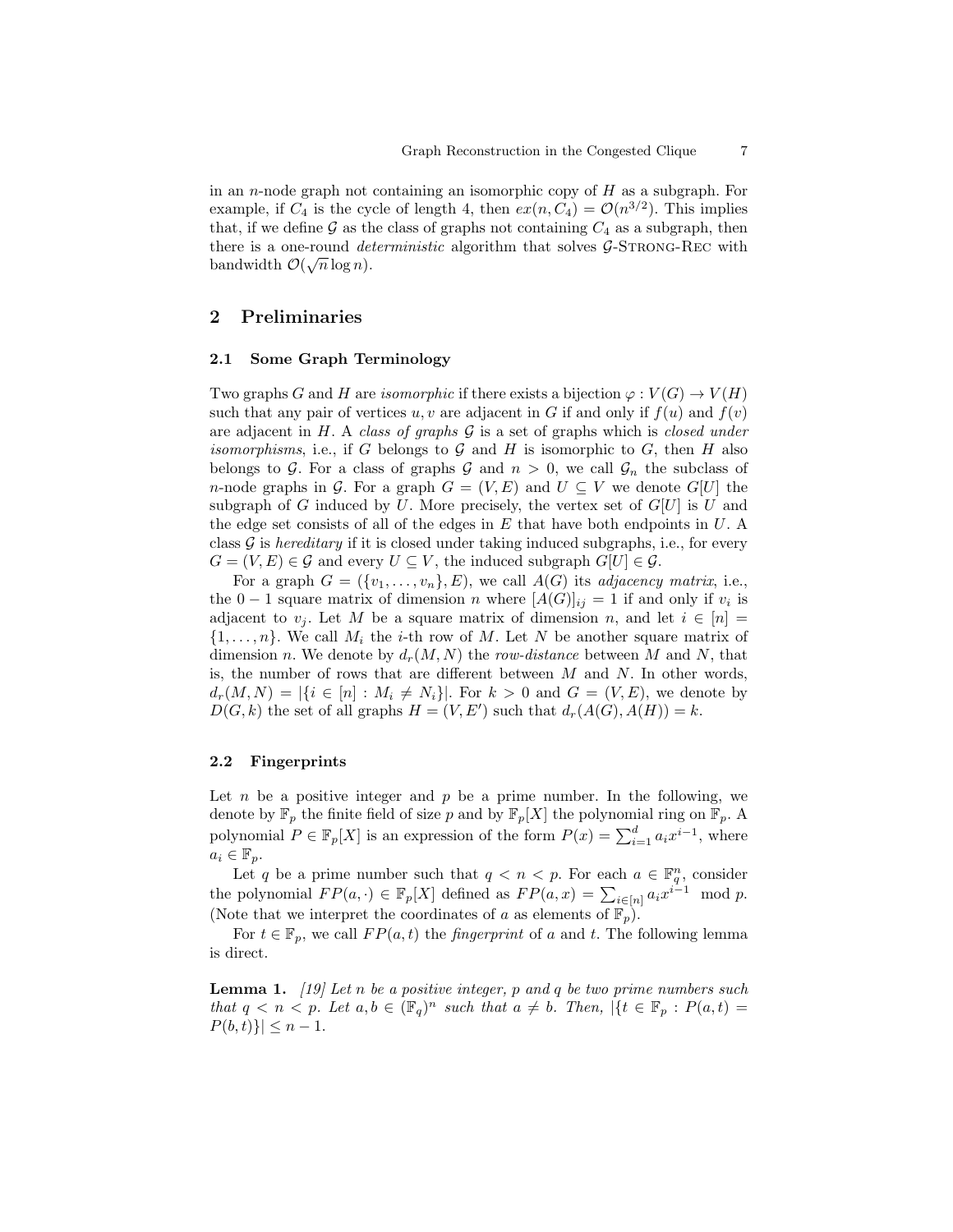We extend the definition of fingerprints to matrices. Let  $M$  be a square matrix of dimension *n* and coordinates in  $\mathbb{F}_q$ , and let *T* be an element of  $(\mathbb{F}_p)^n$ . We call  $FP(M,T) \in (\mathbb{F}_p)^n$  the *fingerprint of* M and T, defined as  $FP(M,T)$  $(FP(M_1, T_1), \ldots, FP(M_n, T_n))$ , where  $M_i$  is the *i*-th row of  $M$ , for each  $i \in [n]$ . Moreover, for a graph of size n, and  $T \in (\mathbb{F}_p)^n$  we call  $FP(G,T)$  the fingerprint of  $A(G)$  and T.

# 3 Reconstructing Hereditary Graph Classes

In this section we start giving the main result. Later we explain the consequence of this result on well-known hereditary graph classes.

**Theorem 1.** Let  $\mathcal G$  be an hereditary class of graphs. There exists a one-round private-coin algorithm that solves  $G$ -STRONG-REC whp and bandwidth

$$
\mathcal{O}(\max_{k\in[n]}(\log(|\mathcal{G}_k|)/k)+\log n).
$$

*Proof.* In the algorithm, nodes use a prime number  $p$ , whose value will be chosen later. The algorithm consists in: (1) Each node i picks  $t_i$  in  $\mathbb{F}_p$  uniformly at random (using private coins), and computes  $FP(x_i, t_i)$ . (2) Each node communicates  $t_i$  and  $FP(x_i, t_i)$ . (3) Every node constructs  $T = (t_1, \ldots t_n)$  and  $FP(G, T) = (FP(x_1, t_1), \ldots, F(x_n, t_n))$  from the messages sent in the communication round. Finally: (4) Every node looks in  $\mathcal{G}_n$  for a graph H such that  $FP(H, T) = FP(G, T)$ . If such graph H exists, the algorithm outputs H, otherwise it rejects.

Let T in  $(\mathbb{Z}_p)^n$ , picked uniformly at random. We aim to show that, for every G, if some  $H \in \mathcal{G}_n$  satisfies  $FP(H,T) = FP(G,T)$ , then  $G = H$  whp. First, note that

$$
\Pr(\exists H \in \mathcal{G}_n \text{ s.t. } H \neq G \text{ and } FP(G, T) = FP(H, T))
$$
  
\n
$$
\leq
$$
  
\n
$$
\sum_{k \in [n]} \Pr(\exists H \in \mathcal{G}_n \cap D(G, k) \text{ s.t. } FP(G, T) = FP(H, T)).
$$

Now suppose that  $H \neq G$  and let  $k > 0$  such that H belongs to  $D(G, k) \cap \mathcal{G}_n$ . From Lemma 1 we deduce that  $Pr(FP(G, T) = FP(H, T)) \leq \left(\frac{n}{p}\right)^k$ . It follows that

$$
\Pr(\exists H \in \mathcal{G}_n \cap D(G,k) \text{ s.t. } FP(G,T) = FP(H,T)) \leq \left(\frac{n}{p}\right)^k \cdot |\mathcal{G}_n \cap D(G,k)|.
$$

We now claim that  $|\mathcal{G}_n \cap D(G, k)| \leq {n \choose k} |\mathcal{G}_k|$ . Indeed, we can interpret a graph H in  $D(G, k)$  as a graph built by picking k vertices  $\{v_1, \ldots v_k\}$  of G and then adding or removing edges between those vertices. Since  $\mathcal G$  is hereditary, the graph induced by  $\{v_1, \ldots, v_k\}$  must belong to  $\mathcal{G}_k$ . Therefore,  $|\mathcal{G}_n \cap D(G, k)| \leq {n \choose k} |\mathcal{G}_k|$ . This claim implies: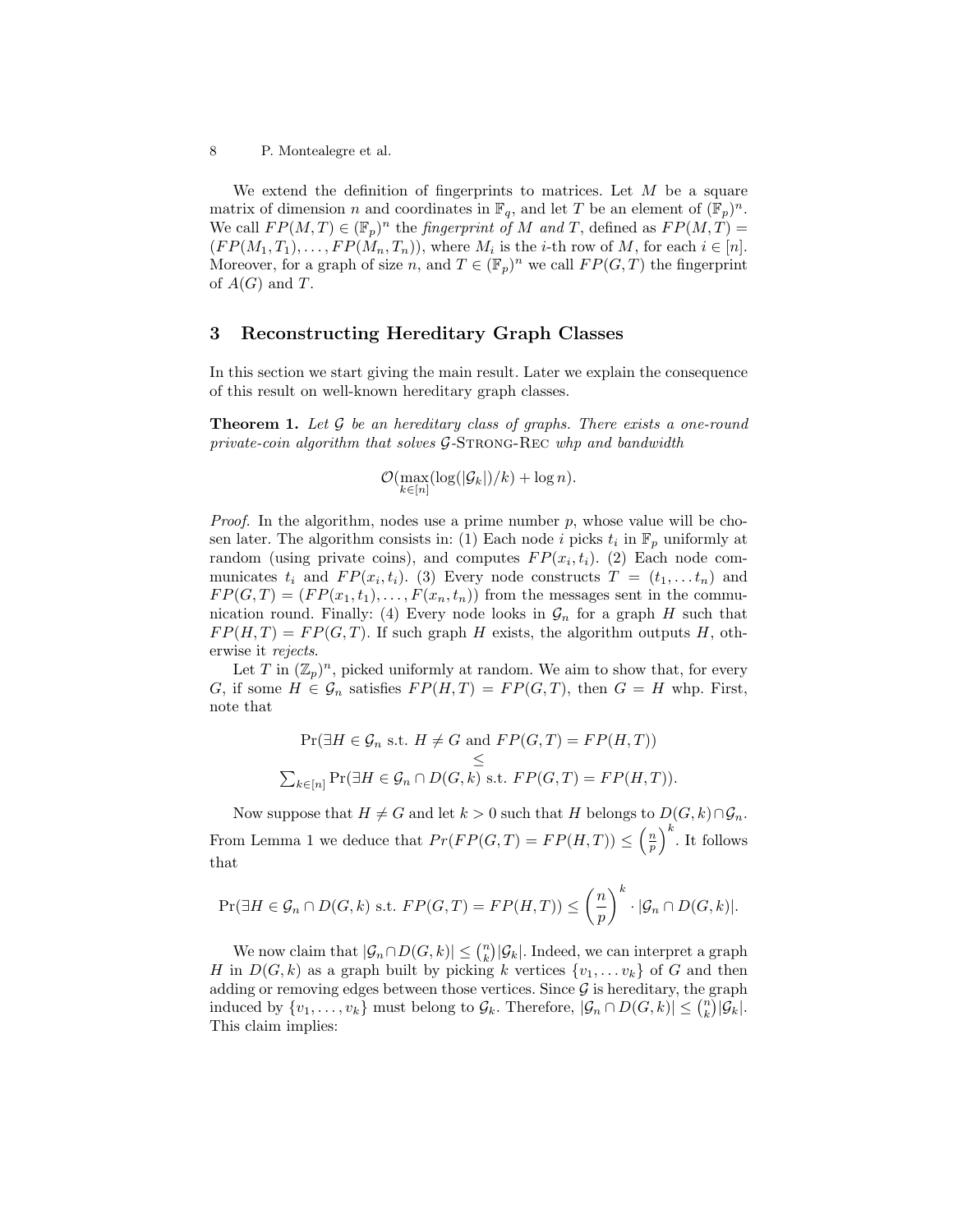$$
\Pr(\exists H \in \mathcal{G}_n \cap D(G, k) \text{ s.t. } FP(G, T) = FP(H, T)) \le \left(\frac{n}{p}\right)^k \cdot \left(\frac{ne}{k}\right)^k \cdot |\mathcal{G}_k|
$$
  

$$
\le \left(\frac{n^2 \cdot e \cdot (|\mathcal{G}_k|)^{1/k}}{p}\right)^k.
$$

Let  $f : \mathbb{N} \to \mathbb{R}$  be defined as  $f(n) = n \cdot \max_{k \in [n]} \frac{\log |\mathcal{G}_k|}{k}$ . Note that this function is increasing, satisfies  $f(n)/n \le f(n+1)/(n+1)$ , and  $\log |\mathcal{G}_n| \le f(n)$ . Therefore,  $(|\mathcal{G}_k|)^{1/k} \leq 2^{f(k)/k} \leq 2^{f(n)/n}$ . We deduce:

$$
\Pr(\exists H \in \mathcal{G}_n \text{ s.t. } H \neq G \text{ and } FP(G, T) = FP(H, T)) \le \sum_{k \in [n]} \left(\frac{n^2 \cdot e \cdot 2^{f(n)/n}}{p}\right)^k.
$$

We now fix p as the smallest prime number greater than  $n^4 \cdot e \cdot 2^{f(n)/n}$ , and we get that with probability at least  $1 - 1/n$ , either  $G = H$  or  $F(H, T) \neq F(G, T)$ , for every  $H \in \mathcal{G}_n$ . Hence, the algorithm solves  $\mathcal{G}\text{-STRONG-REC}$  whp.

Note that the bandwidth required by node  $i$  in the algorithm equals the number of bits required to represent the pair  $(t_i, F(x_i, t_i))$ , which are two integers in  $[p]$ . Therefore, the bandwidth of the algorithm is

$$
2\lceil \log p \rceil = \mathcal{O}(f(n)/n + \log n) = \mathcal{O}\left(\max_{k \in [n]} (\log(|\mathcal{G}_k|)/k) + \log n\right).
$$

 $\Box$ 

We deduce the following corollary.

**Corollary 1.** Let  $\mathcal G$  be an hereditary class of graphs, and h be an increasing function such that  $|\mathcal{G}_n| = 2^{\theta(nh(n))}$ . Then, our private-coin algorithm solves  $\mathcal{G}_1$ STRONG-REC whp, in one-round, with bandwidth  $\Theta(\log |\mathcal{G}_n|/n + \log n)$ . This matches the lower bound on the cost Rb (which must be satisfied even in the public coin setting).

In [24], Scheinerman and Zito showed that hereditary graph classes have a very specific growing rate. They showed (Theorem 1 in [24]) that, for any hereditary class of graphs G, one of the following behaviors must hold:  $|\mathcal{G}_n| \in$  $\{\mathcal{O}(1), n^{\Theta(1)}, 2^{\Theta(n)}, 2^{\Theta(n \log n)}, 2^{\omega(n \log n)}\}\$ . Corollary 1 implies that our algorithm is tight for any hereditary class of graphs such that  $|\mathcal{G}_n| = 2^{\Theta(n \log n)}$ .

# 4 Reconstructing Arbitrary Graph Classes

In this section we show that there exists a two-round private-coin algorithm in the congested clique model that solves  $\mathcal{G}\text{-STRONG-REC}$  whp and bandwidth  $\mathcal{O}(\log |\mathcal{G}_n|/n + \log n)$ . Our algorithm is based, roughly, on the same ideas used to reconstruct hereditary classes of graphs. But the problem we encounter is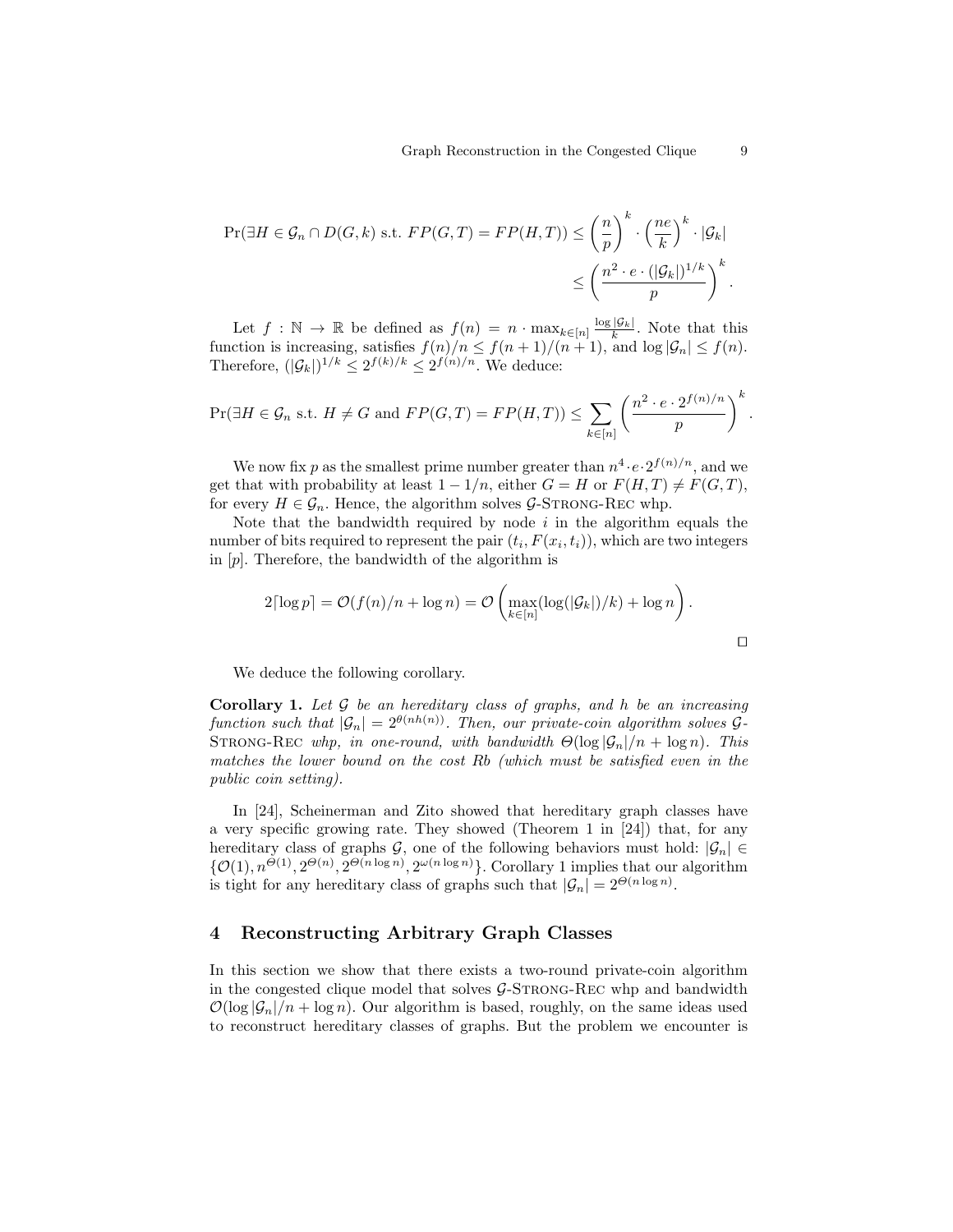the following: while in the case of hereditary classes of graphs, we had for every graph G and  $k > 0$ , a bound on the number of graphs contained in  $D(G, k) \cap \mathcal{G}_n$ , this is not the case in an arbitrary family  $G$ . Therefore, fingerprints alone are not enough to differentiate graphs. To cope with this obstacle, we use error correcting codes.

**Definition 1.** Let  $0 \leq k \leq n$ , and let q be the smallest prime number greater that  $n + k$ . An error correcting code with parameters  $(n, k)$  is a mapping C :  ${0,1}^n \rightarrow (\mathbb{F}_q)^{n+k}$ , satisfying:

- 1) For every  $x \in \{0,1\}^n$  and  $i \in [n]$ ,  $C(x)_i = x_i$ .
- 2) For each  $x, y \in \{0, 1\}^n$ ,  $x \neq y$  implies  $|\{i \in [n+k] : C(x)_i \neq C(y)_i\}| \geq k$ .

For sake of completeness, we give the construction of an error correcting code with parameters  $(n, k)$ . For  $x \in \{0, 1\}^n$ , let  $P_x$  be the unique polynomial of degree (at most) n in  $\mathbb{F}_q[X]$  satisfying  $P_x(i) = x_i$  for each  $i \in [n]$ . The function C is then defined as  $C(x) = (P_x(1), \ldots, P_x(n+k))$ . This function satisfies properties (1) and (2). We now adapt the definition of error correcting codes to graphs.

**Definition 2.** For a graph G, we call  $C(G)$  the square matrix of dimension  $n+k$ with elements in  $\mathbb{F}_q$  defined as follows.

- $-$  For each i ∈ [n], the i-th row of  $C(G)$  is  $C(A(G)_i) \in (\mathbb{F}_q)^{n+k}$  (recall that  $A(G)_i$  is the *i*-th row of the adjacency matrix of G).
- For each  $i \in [k]$ , the  $(n+i)$ -th row of  $C(G)$  is the vector
	- $(C(x_1)_{n+i},...,C(x_n)_{n+i},\mathbf{0}) \in (\mathbb{F}_q)^{n+k},$

where **0** is the zero-vector of  $\mathbb{F}_q^d$ , and  $C(x)_j \in \mathbb{F}_q$  is the j-th element of  $C(x)$ .

We can represent  $C(x)$  as a pair  $(x, \tilde{x})$ , where  $\tilde{x}$  belongs to  $(\mathbb{F}_q)^k$ . Similarly, for a graph  $G$ , we can represent  $C(G)$  as the symmetric matrix:

$$
C(G) = \begin{bmatrix} A(G) & A(G) \\ A(G)^T & 0 \end{bmatrix},
$$

where  $\tilde{A(G)}$  is the matrix with rows  $C(A(G_i))_{n+1}, \ldots, C(A(G)_i)_{n+k}$ , with  $i \in$  $[n]$ .

*Remark 1.* Note that  $d_r(C(G), C(H)) > k$ , for every two different *n*-node graphs H and G. Indeed, if  $G \neq H$ , there exists  $i \in [n]$  such that  $A(G)_i$  is different than  $A(H)_i$ . Then, by definition of  $C$ ,  $|\{j \in [n+k] : C(A(G))_{i,j} \neq C(A(H))_{i,j}\}| > k$ . This means that  $d_r(C(G), C(H)) > k$ , because  $C(G)$  and  $C(H)$  are symmetric matrices.

**Lemma 2.** Let  $\mathcal G$  be a set of graphs,  $C$  the error correcting code with parameters  $(n, k)$ , and let p be the smallest prime number greater than  $(n + k) \cdot |\mathcal{G}_n|^{2/k}$ . Then, there exists  $T \in (\mathbb{F}_p)^{n+k}$  depending only on G, satisfying  $FP(C(G), T) \neq$  $FP(C(H), T)$  for all different  $G, H \in \mathcal{G}_n$ .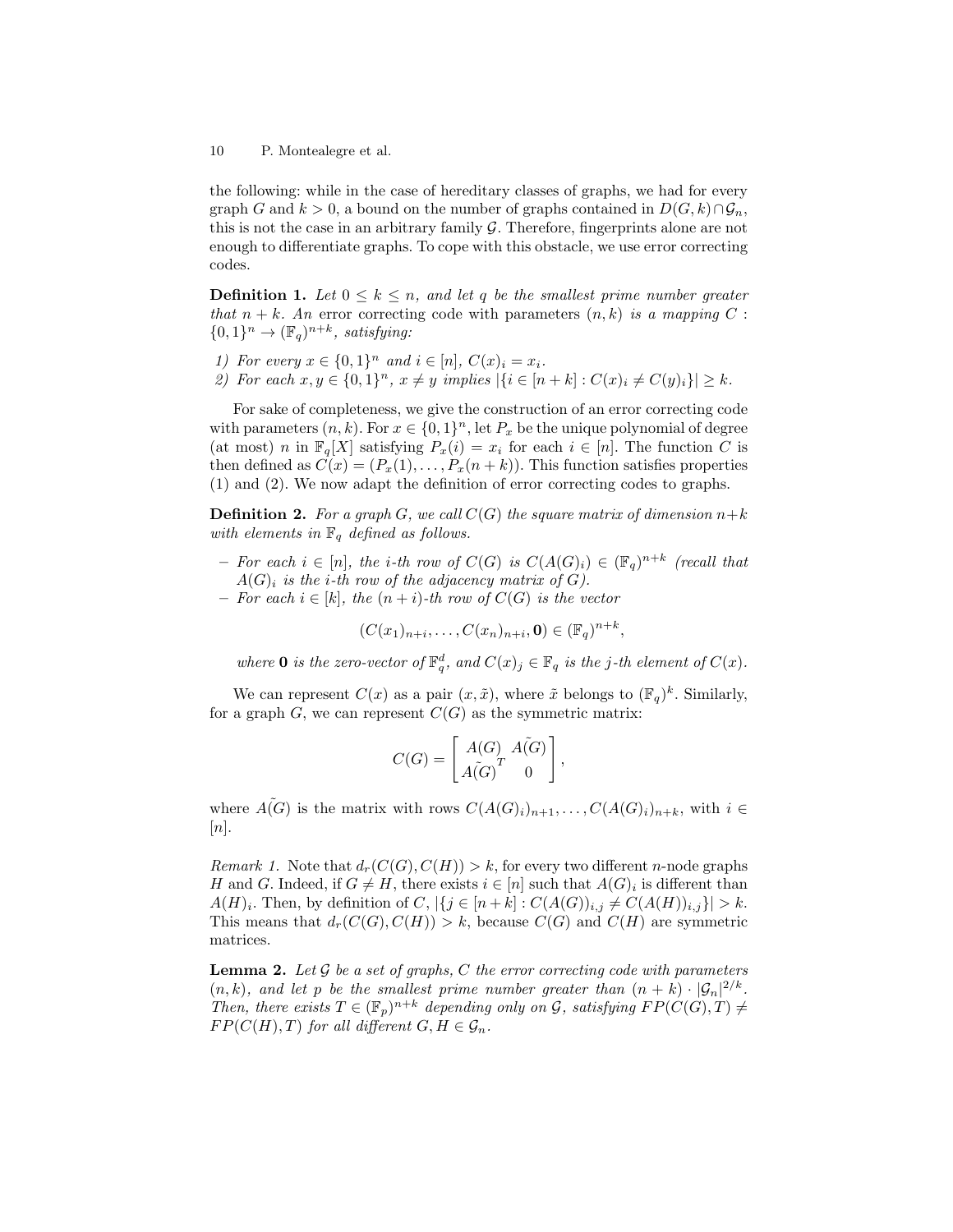*Proof.* From Remark 1, we know that  $d_r(C(G), C(H)) > k$ , for every two different *n*-node graphs H and G. Then, if we pick  $T \in (\mathbb{F}_p)^{n+k}$  uniformly at random we have, from Lemma 1:

$$
\Pr(FP(C(G),T) = FP(C(H),T)) < \left(\frac{n+k}{p}\right)^k.
$$

Then, by the union bound

$$
\Pr(\exists G, H \in \mathcal{G}_n \text{ s.t. } G \neq H \text{ and } FP(C(G), T) = FP(C(H), T))
$$
  

$$
< \left(\frac{n+k}{p}\right)^k \cdot |\mathcal{G}_n|^2 \le 1.
$$

The last inequality follows from the choice of  $p$ . Therefore, there must exist a  $T \in (\mathbb{F}_p)^{n+k}$  such that  $FP(C(G), T) \neq FP(C(H), T)$ , for all different  $G, H \in$  $\mathcal{G}_n$ .

**Theorem 2.** Let  $\mathcal G$  be a set of graphs. The following holds:

- 1) There exists a two-round deterministic algorithm in the congested clique model that solves  $G$ -WEAK-REC with bandwidth  $\mathcal{O}(\log |\mathcal{G}_n|/n + \log n)$ .
- 2) There exists a three-round deterministic algorithm in the congested clique model that solves G-STRONG-REC with bandwidth  $\mathcal{O}(\log |\mathcal{G}_n|/n + \log n)$ .
- 3) There exists a two-round private-coin algorithm in the congested clique model that solves G-STRONG-REC with bandwidth  $\mathcal{O}(\log |\mathcal{G}_n|/n + \log n)$  whp.

#### Proof.

1) Let p be the first prime greater than  $2n \cdot |\mathcal{G}_n|^{2/n}$  (then  $p \le 4n \cdot |\mathcal{G}_n|^{2/n}$ ), and let  $q$  be the smallest prime number greater than  $2n$ . In the algorithm, node i first computes  $C(x_i)$ , where C is the error correcting code with parameters  $(n, n)$ . Then, for each  $j \in [n]$  node i communicates  $C(x_i)_{i+n}$  to node j. This communication round requires bandwidth  $\lceil \log q \rceil = \mathcal{O}(\log n)$ . After the first communication round, node i knows  $C(x_i)$  and  $(C(x_1)_{i+n}, \ldots, C(x_n)_{i+n})$ , i.e., it knows rows i and  $i+n$  of matrix  $C(G)$ . Each node computes a vector  $T \in (\mathbb{F}_p)^{2n}$ such that  $FP(C(G), T) \neq FP(C(H), T)$ , for all different  $G, H \in \mathcal{G}_n$  (each node computes the same  $T$ ). The existence of  $T$  is given by Lemma 2. Then, node  $i$ communicates (broadcasts)  $FP(C(G)_i, T_i)$  and  $FP(C(G)_{i+n}, T_{i+n})$ . This communication round requires bandwidth  $2\lceil \log p \rceil = \mathcal{O}((\log |\mathcal{G}_n|)/n + \log n)$ . After the second communication round, each node knows  $FP(C(G), T)$ . Then, they locally compute the unique  $H \in \mathcal{G}_n$  such that  $FP(C(H), T) = FP(C(G), T)$ . Since G belongs to  $\mathcal{G}_n$ , then necessarily  $G = H$ .

2) Suppose now that we are solving  $G$ -STRONG-REC. In this case G does not necessarily belong to  $\mathcal{G}_n$ . After receiving the fingerprints of  $C(G)$ , nodes look for a graph H in  $\mathcal{G}_n$  that satisfies  $FP(C(G), T) = FP(C(H), T)$ . If such a graph exists, we call it a *candidate*. Otherwise, every node decides that  $G$  is not in  $\mathcal{G}_n$ , so they reject. Note that, if the candidate exists, then it is unique, since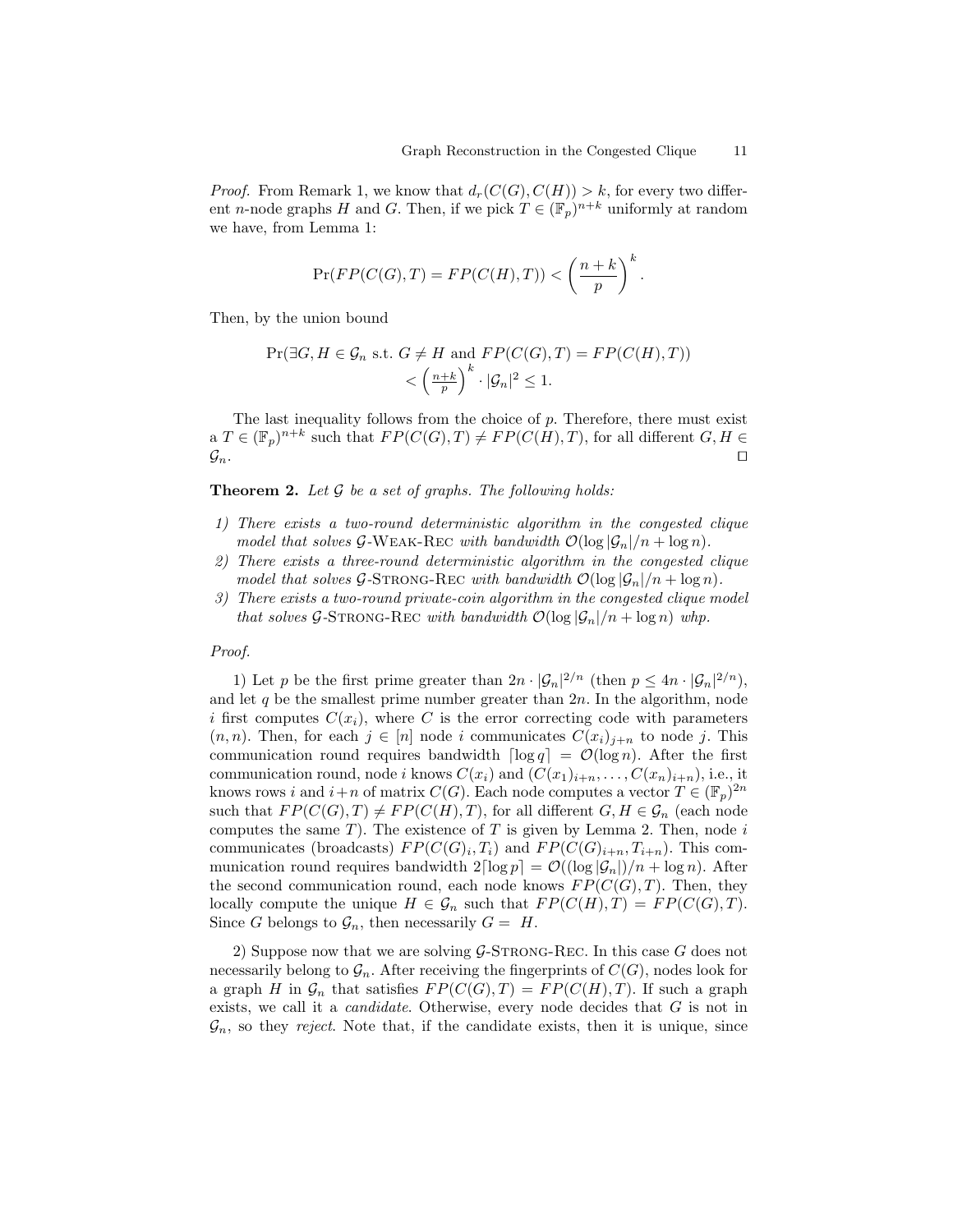$FP(C(H_1), T) \neq FP(C(H_2), T)$  for all different  $H_1, H_2$  in  $\mathcal{G}_n$ . So, if the candidate  $H$  exists, each node i checks whether the neighborhood of vertex i on  $G$  and H are equal, and announces the answer in the third round (communicating one bit). If every node announces affirmatively, then they output  $G = H$ . Otherwise, it means that G is not in  $\mathcal{G}_n$ , so every node rejects.

3) We now show that, if we allow the algorithm to be randomized, then we can spare the third round. Let  $p' \in [n^2, 2n^2]$  be a prime number. In the second round, node *i* picks  $S_i \in \mathbb{F}_p$ , and it communicates, together with  $FP(C(G)_i, T_i)$  and  $FP(C(G)_{i+n}, T_{i+n})$ , also  $FP(x_i, S_i)$ . After the second round of communication, if a candidate  $H \in \mathcal{G}_n$  exists, each node computes  $S = (S_1, \ldots, S_n)$ ,  $FP(G, S)$  $(FP(x_1, S_1), \ldots, FP(x_n, S_n)$ . If  $FP(G, S) = FP(H, S)$ , then nodes deduce that  $G = H$ . Otherwise, they deduce that  $G \notin \mathcal{G}_n$  and rejects. Note that if G belongs to  $\mathcal{G}_n$ , then the algorithm always give the correct answer. Otherwise, it rejects whp. Indeed, if  $G \notin \mathcal{G}_n$ , then  $H \neq G$ , and from Lemma 1,  $Pr(FP(G, T)) =$  $FP(H, T) \leq 1/n.$ 

Our private-coin algorithm for  $G$ -STRONG-REC has one-sided error. In fact, if the input graph belongs to  $\mathcal{G}$ , then our algorithm reconstructs it with probability 1. On the other hand, if G does not belong to  $\mathcal{G}$ , then our algorithm fails to discard the candidate with probability at most  $1/n$ .

# 5 Revisiting the One Round Case

In this section we revisit the one-round case (and therefore the broadcast congested clique model). But, instead of studying hereditary graph classes, we study arbitrary graph classes, and we show that for this general case we need a larger bandwith. Our results, in terms of the bandwidth, are tight.

**Theorem 3.** Let  $\mathcal G$  be a set of graphs. The following holds:

- 1) There exists a one-round deterministic algorithm in the congested clique model that solves G-WEAK-REC with bandwidth  $\mathcal{O}(\sqrt{\log |\mathcal{G}_n| \log n} + \log n)$ .
- 2) There exists a one-round private-coin algorithm in the congested clique model that solves G-STRONG-REC with bandwidth  $\mathcal{O}(\sqrt{\log |\mathcal{G}_n| \log n} + \log n)$  whp.

Proof. The algorithm in this case are very similar to the algorithms we provided in the proof of Theorem 2. Let  $k$  be a parameter whose value will be chosen at the end of the proof, and let  $C$  be the error-correcting-code with parameters  $(n, k)$ . Let p be the smallest prime number greater than  $2n \cdot |\mathcal{G}|^{2/k}$ . Let  $T \in$  $(\mathbb{F}_p)^{n+k}$  be the vector given by Lemma 2, corresponding to G. In the algorithm, every node i computes  $C(x_i)$ , and communicates  $FP(C(x_i), T_i)$  together with  $C(x_i)_{n+1}, \ldots, C(x_i)_{n+k} \in (\mathbb{F}_q)^k$ , where q is the smallest prime greater than  $k+n$ . Note that the communication round requires bandwidth

$$
\mathcal{O}(\log p + k \cdot \log(n + k)) = \mathcal{O}(\log |\mathcal{G}_n|/k + (k+1) \cdot \log n).
$$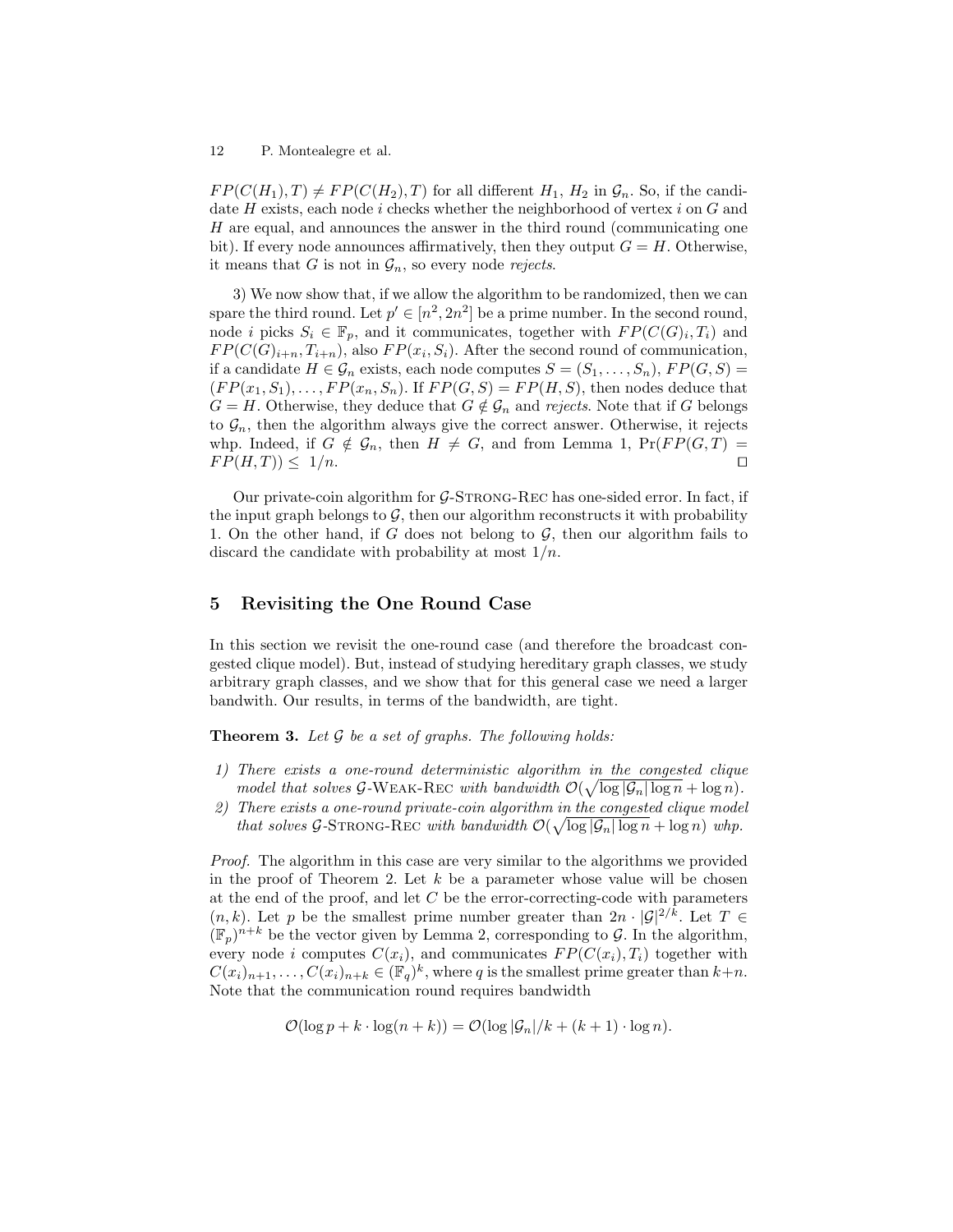After the communication round, every node knows  $FP(C(x_i), T_i)$ , for all  $i \in [n]$ , and also knows the matrix  $A(G)$ . Therefore, every node can compute  $FP(C(x_i), T_i)$ , for all  $i \in \{n+1, \ldots, n+k\}$ , and, moreover, compute  $FP(C(G), T)$ .

From the construction of T, there is at most one graph  $H \in \mathcal{G}_n$  such that  $FP(C(G), T) = FP(C(H), T)$ . Therefore, if G belongs to G, every node can reconstruct it.

On the other hand, if we are solving  $G$ -STRONG-REC, then we proceed as in the algorithm of Theorem 2, either testing whether  $H = G$  in one more round, or sending a fingerprint of  $G$  to check with high probability if a candidate  $H \in \mathcal{G}_n$  such that  $FP(C(G), T) = FP(C(H), T)$  is indeed equal to G. This verification requires to send  $\mathcal{O}(\log n)$  more bits, which fits in the asymptotic bound of the bandwidth. The optimal value of  $k$ , that is, the one which minimizes the expression  $\mathcal{O}(\log |\mathcal{G}_n|/k + (k+1) \cdot \log n)$ , is such that  $k = \mathcal{O}\left(\sqrt{\frac{\log |\mathcal{G}_n|}{\log n}}\right)$  . Therefore, the bandwidth is  $\mathcal{O}(\sqrt{\log |\mathcal{G}_n| \log n} + \log n)$ .

Now we are going to show that previous algorithms for solving G-Weak-Rec and  $G$ -STRONG-REC are in fact tight. For proving this, we are going to exhibit a class of graphs G satisfying  $|\mathcal{G}_n| \leq 2^{\mathcal{O}(n)}$  such that every algorithm (deterministic or randomized) solving G-Weak-Rec in the broadcast congested clique model has cost  $Rb = \Omega(\sqrt{\log |\mathcal{G}_n|})$ . This lower bound matches the upper one-round bound given in Theorem 3 (up to logarithmic factors).

**Theorem 4.** There exists a class of graphs  $\mathcal{G}^+$  satisfying  $|\mathcal{G}_n^+| \leq 2^{\mathcal{O}(n)}$  such that, any  $\epsilon$ -error public-coin algorithm in the broadcast congested clique model that solves  $\mathcal{G}^+$ -WEAK-REC, has cost  $Rb = \Omega(\sqrt{n}) = \Omega(\sqrt{\log |\mathcal{G}_n^+|}).$ 

*Proof.* Let  $\mathcal{G}^+$  be the class of graphs defined as follows: G belongs to  $\mathcal{G}_n^+$  if *Froof.* Let  $\mathcal{G}$  be the class of graphs defined as follows:  $G$  belongs to  $\mathcal{G}_n$  in and only if G is the disjoint union of a graph H of  $\lceil \sqrt{n} \rceil$  nodes and  $n - |H|$ isolated nodes. Note that  $|\mathcal{G}_n^+| = \binom{n}{\lfloor \sqrt{n} \rfloor} \cdot 2^{\binom{\lceil \sqrt{n} \rceil}{2}} \leq 2^{\mathcal{O}(n)}$ . Indeed, there are  $2^{\binom{\lceil \sqrt{n} \rceil}{2}} = 2^{\mathcal{O}(n)}$  labeled graphs of size  $\lceil \sqrt{n} \rceil$ , and at most  $\binom{n}{\lceil \sqrt{n} \rceil} = 2^{\mathcal{O}(\sqrt{n}\log n)}$ different labelings of a graph of  $\sqrt{n}$  nodes using n labels (so  $G^+$  is closed under isomorphisms).

Let A be an  $\epsilon$ -error public-coin algorithm solving  $\mathcal{G}^+$ -WEAK-REC in  $R(n)$ rounds and bandwidth  $b(n)$ , on input graphs of size n.

Consider now the following algorithm  $\beta$  that solves U-WEAK-REC, where U is the set of all graphs: on input graph G of size n, each node  $i \in [n]$  supposes that it is contained in a graph  $G^+$  formed by G plus  $n^2 - n$  isolated vertices with identifiers  $(n+1), \ldots, n^2$ . Note that  $G^+$  belongs to  $G^+$ . Then, node i simulates A as follows: at each round, node  $i \in [n]$  produces the message of node i in  $G^+$ according to A. Note that the messages produced by nodes labeled  $(n+1), \ldots, n^2$ do not depend on  $G$ , so they can be produced by any node of  $G$  without any extra communication. Since  $\mathcal A$  solves  $\mathcal G^+$ -WEAK-REC, when the algorithm halts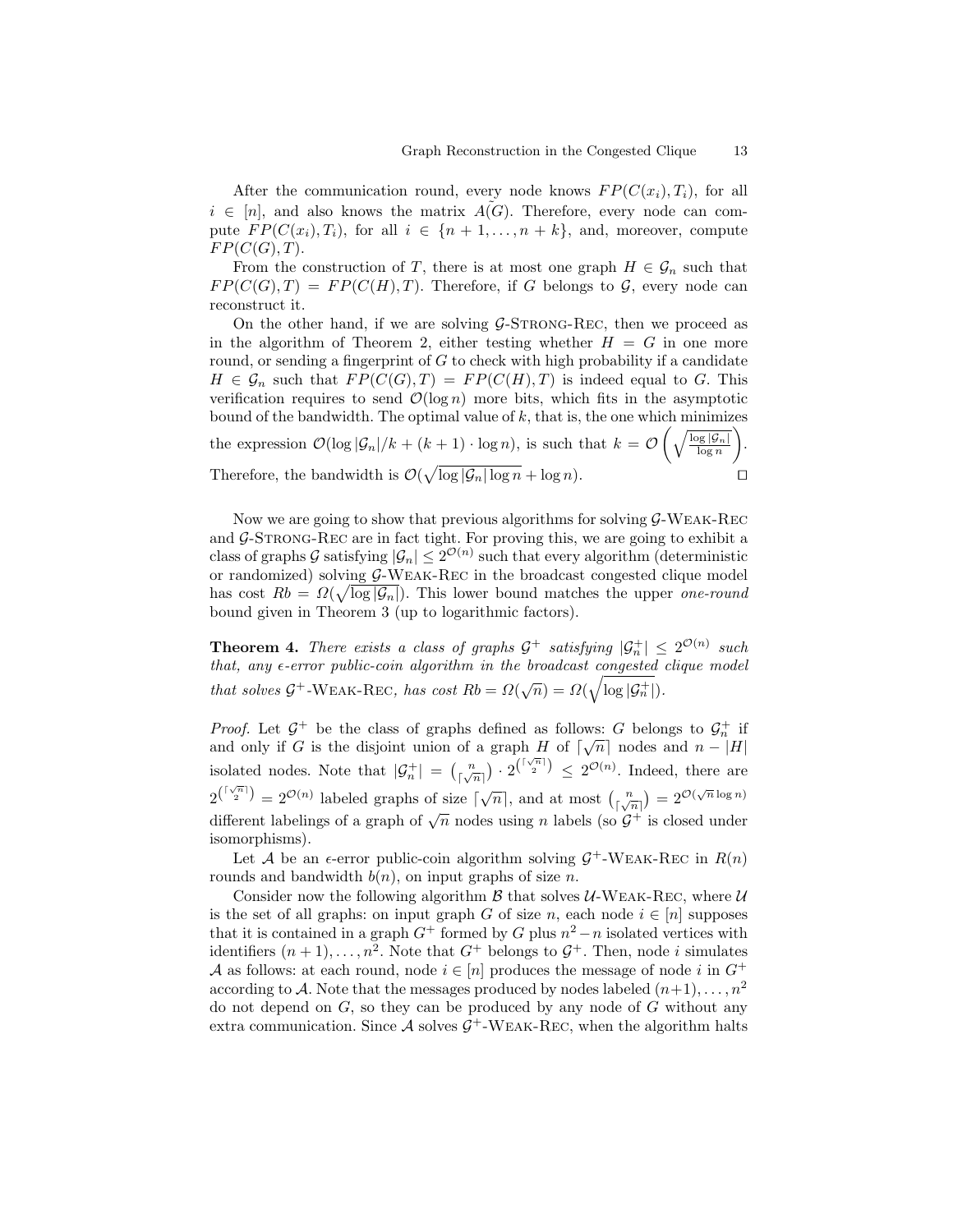every node knows all the edges of  $G^+$ , so they reconstruct G ignoring vertices labeled  $(n+1), \ldots, n^2$ .

We deduce that algorithm  $\beta$  solves U-WEAK-REC. Note that the cost of  $\beta$  is  $R(n^2)b(n^2)$  on input graphs of size *n*. We deduce that  $R(n^2)b(n^2) = \Omega(n)$ , i.e., the cost of A is  $\Omega(\sqrt{n})$ .

 $\Box$ 

## 6 Discussion

Our result gives a straightforward, general strategy to solve arbitrary problems when the input graph belongs to some particular class of graphs. Hence, instead of designing ad-hoc algorithms to solve specific problems, we can reconstruct the input graph  $G$  and solve locally *any question* concerning  $G$ .

Even though in the congested clique model, by definition, the only complexity measure taken into account is communication, it is important to point out that the general algorithms we presented in this paper run in exponential local time.

However, note that, unless  $P = NP$  (or even if stronger conjectures in computational complexity are false), this difficulty can not be overcome. In fact, for many graph classes  $G$ , solving  $G$ -STRONG-REC in polynomial local time is impossible.

Let us illustrate this with an example. Consider the *hereditary*, *sparse* class of 3-colorable planar graphs, that we denote **3-col-plan**. It is  $NP$ -complete to decide whether an arbitrary graph belongs to 3-col-plan [7]. Any algorithm in the congested clique model that runs in polynomial local time can be simulated by a sequential algorithm that also runs in polynomial time: simply run the computation of each node one by one at each round. Therefore, unless  $P = NP$ , there is no algorithm running in polynomial local time solving 3-col-planar-STRONG-REC.

# References

- 1. P Beame, P Koutris, and D Suciu. Communication steps for parallel query processing. Journal of the ACM 64(6), Article 40, 2017.
- 2. F Becker, M Matamala, N Nisse, I Rapaport, K Suchan, and I Todinca. Adding a referee to an interconnection network: What can(not) be computed in one round. In IPDPS '11, 508–514, 2011.
- 3. A Brandstädt, V B Le, and J P Spinrad. Graph classes: a survey. SIAM, 1999.
- 4. K Censor-Hillel, P Kaski, J H Korhonen, C Lenzen, A Paz, and J Suomela. Algebraic methods in the congested clique. In PODC '15, 143–152, 2015.
- 5. J Dean and S Ghemawat. MapReduce: simplified data processing on large clusters. Communications of the ACM 51(1), 107–113, 2008.
- 6. A Drucker, F Kuhn, and R Oshman. On the power of the congested clique model. In PODC '14, 367–376, 2014.
- 7. M R Garey and D S Johnson. Computers and Intractability. W H Freeman, New York, 2002.